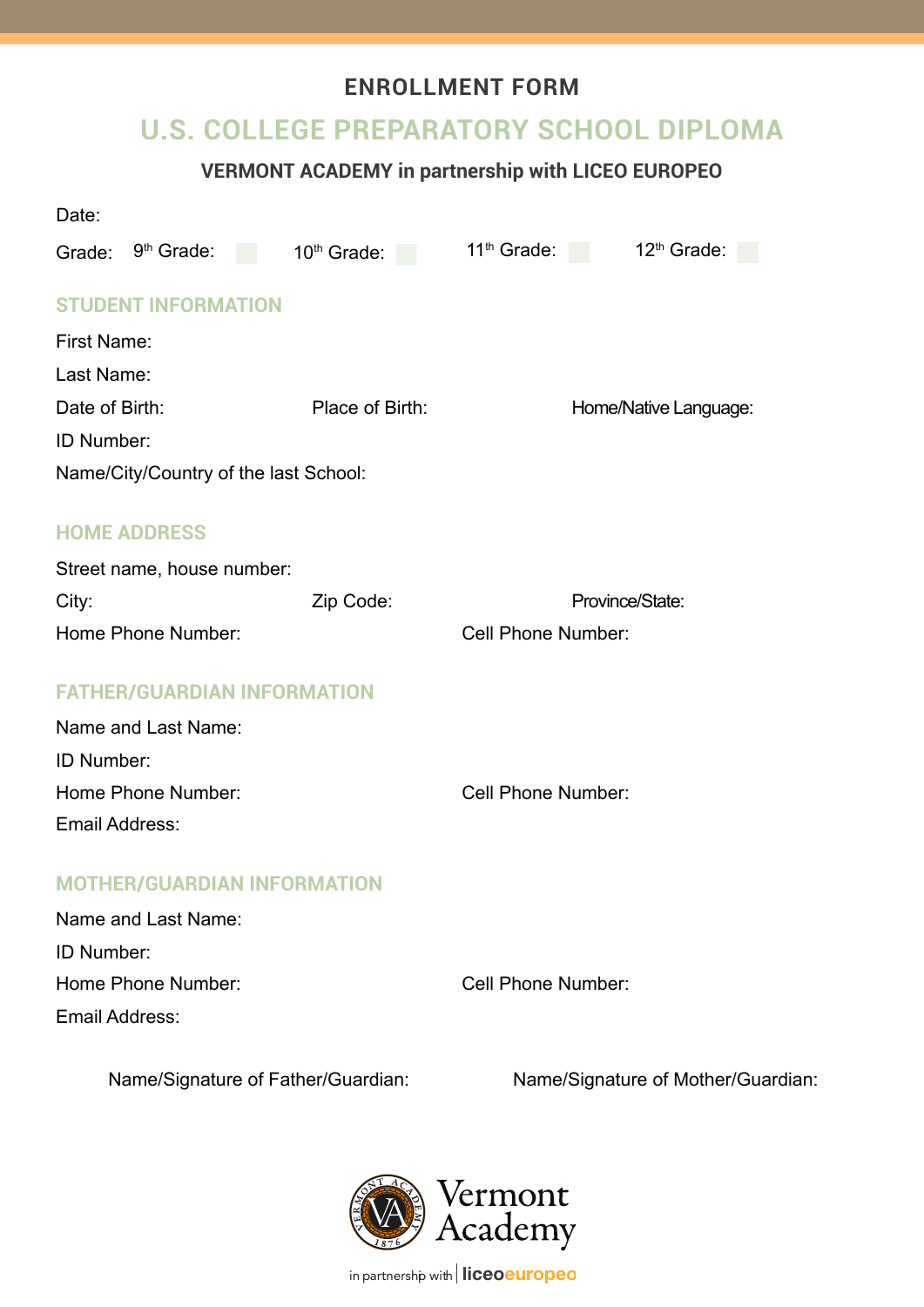### **MEDICAL EMERGENCY INFORMATION**

Medical Emergency Information is required. If parents/guardians cannot be reached, please call:

Name and Last Name:

Phone Number:

## **SPECIAL EDUCATION NEEDS**

Does your kid have any learning difficulty or disability? The Yes No

Has the student been diagnosed, or do you believe that the student has a condition which may affect his/her learning process (dyslexia, dysgraphia, ADD / ADHD among others) or any emotional or psychological diagnosis the school should know about? Please, provide documents and further information on any of your concerns below.

Name/Signature of Father/Guardian: Name/Signature of Mother/Guardian:



in partnership with | liceoeuropeo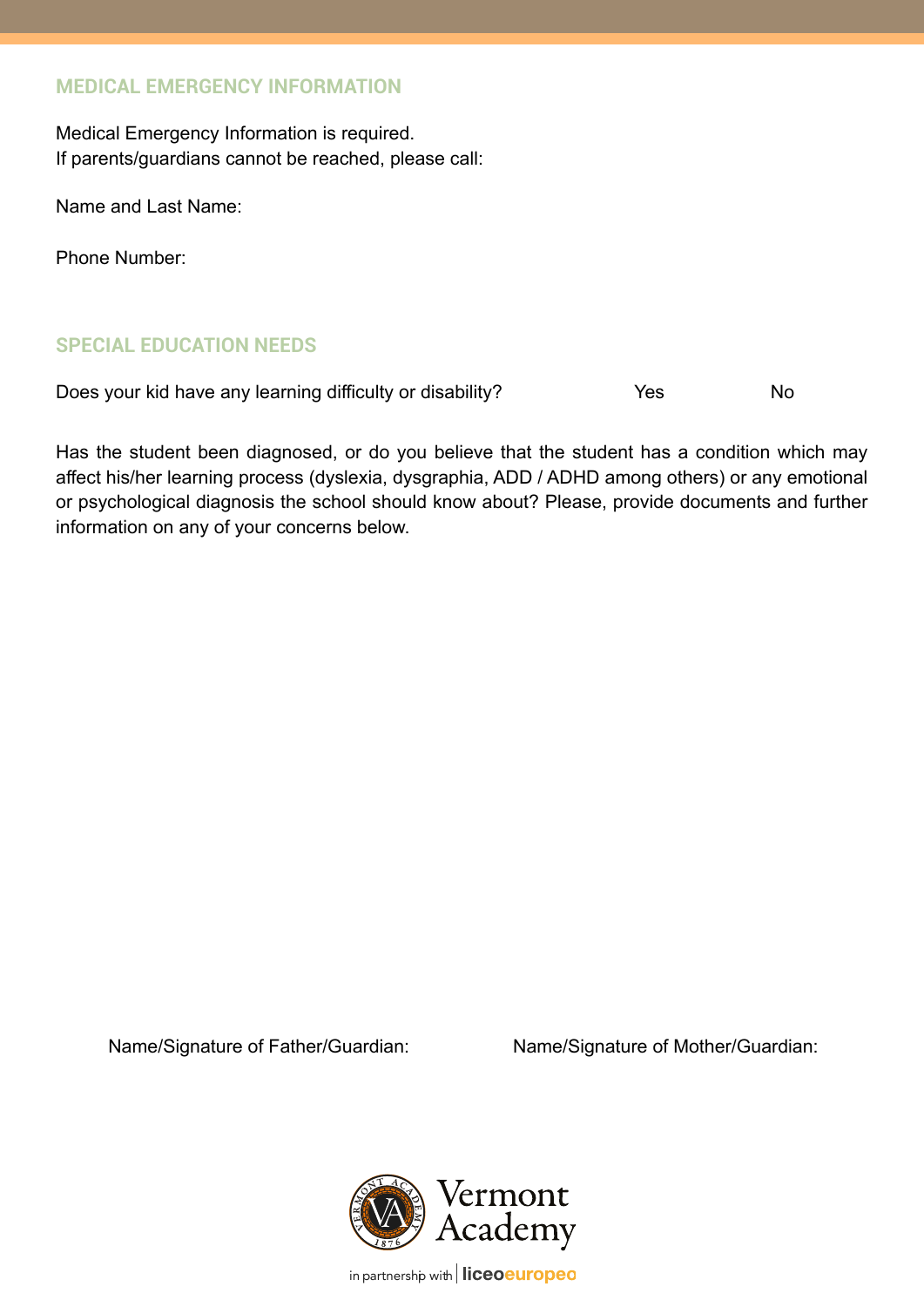### **APPLICANT EDUCATION INFORMATION**

| Dates of Attendance:                 | Grades Attended: |  |  |  |  |  |
|--------------------------------------|------------------|--|--|--|--|--|
| School up to Grade Level             |                  |  |  |  |  |  |
| <b>Current School Address</b>        |                  |  |  |  |  |  |
| <b>School Phone Number</b>           |                  |  |  |  |  |  |
| <b>School Head of Counselor Name</b> |                  |  |  |  |  |  |
|                                      |                  |  |  |  |  |  |

### **SIBLING INFORMATION**

## **INTEREST OR ACTIVITY**

| Interest Category:         |                            |
|----------------------------|----------------------------|
| Activity:                  |                            |
| <b>Years of Experience</b> | Hours per Week:            |
| Level of Involvement:      |                            |
| Position Held:             | Continue at Future School: |

## **ACADEMICS OR PERSONAL ACHIEVEMENTS**

**MULTIMEDIA LINKS**

Name/Signature of Father/Guardian: Name/Signature of Mother/Guardian:



in partnership with | liceoeuropeo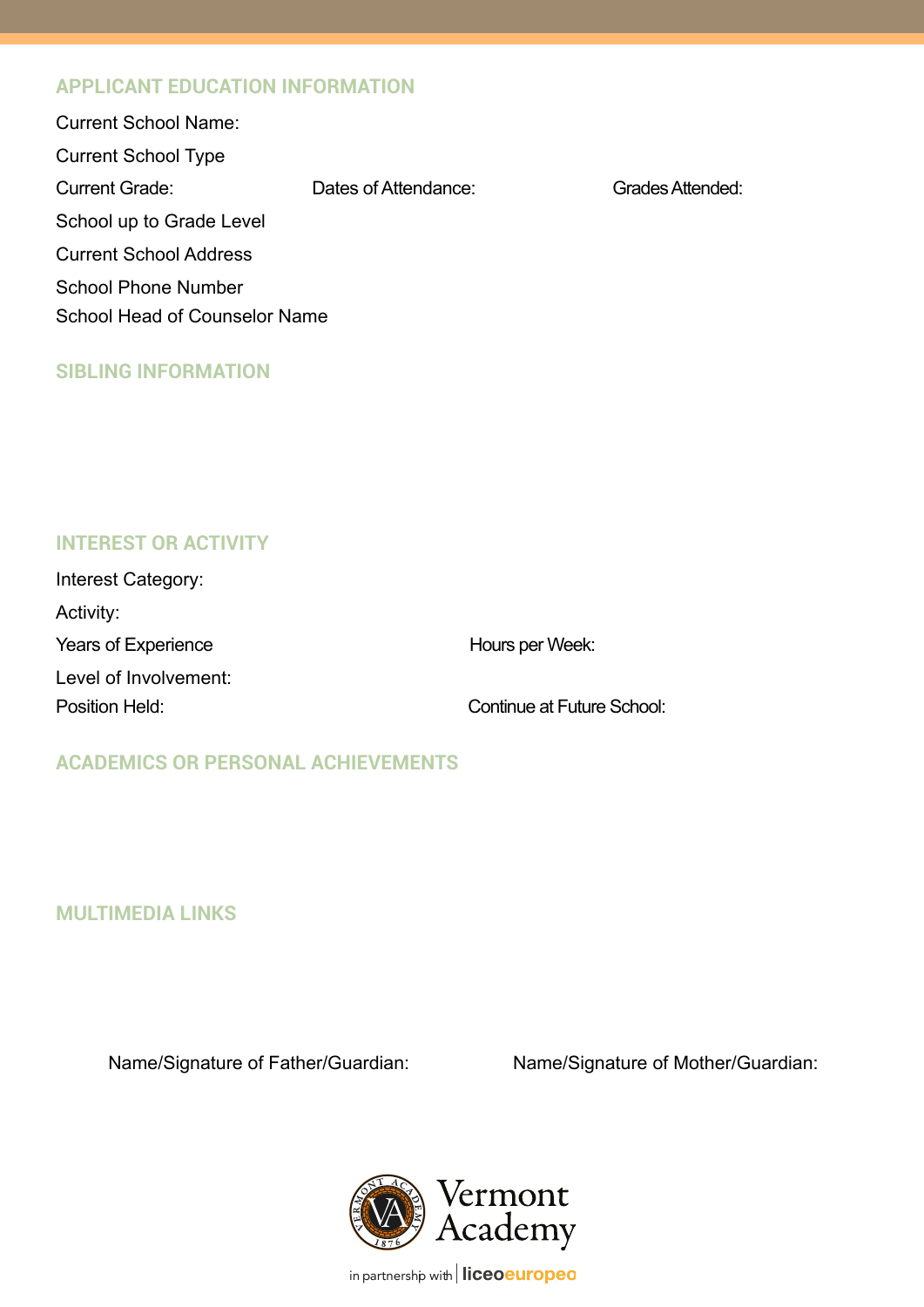#### ENROLLMENT FORM - TEACHERS

## U.S. COLLEGE PREPARATORY SCHOOL DIPLOMA

VERMONT ACADEMY in partnership with LICEO EUROPEO

#### **RECOMMENDATION QUESTIONS**

When did you teach your student?

How well do you know your student?

How large is/was your class?

What course(s) did you teach this student?

Student's current average, grade, or mark in the course

Briefly describe your course listing the texts authors studied

Are the students grouped by ability?

How well does the student accept advice/criticism?

How accurately does the student understand material that has been read?

How well does the student write on comparison with other students whom you have taught?

Next year, what course would be the most appropriate placement for this student?

#### **STUDENT CHARACTERISTICS**

**Name/Signature of Math or Science teacher:**



in partnership with liceoeuropeo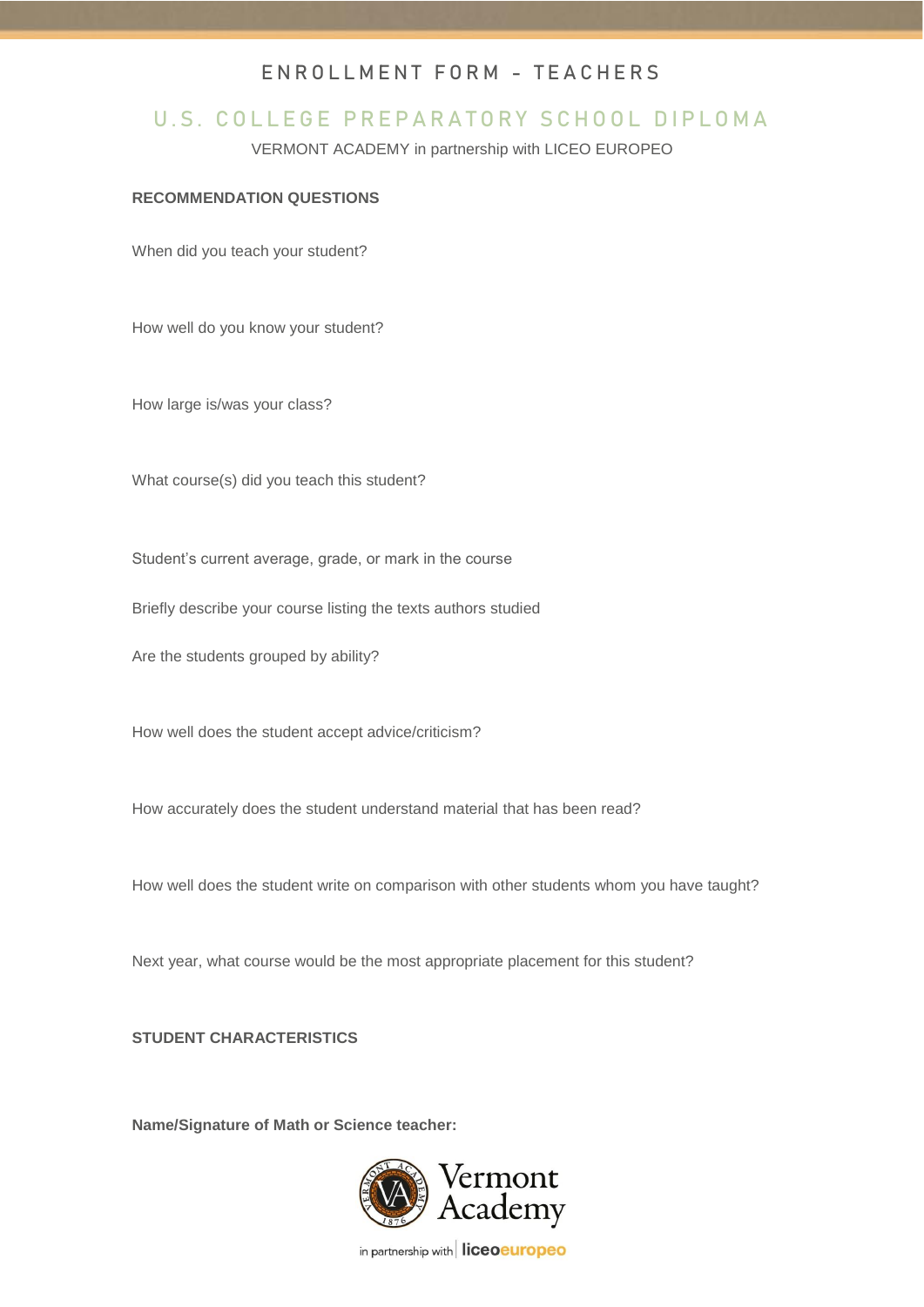#### **RECOMMENDATION QUESTIONS**

When did you teach your student?

How well do you know your student?

How large is/was your class?

What course(s) did you teach this student?

Student's current average, grade, or mark in the course

Briefly describe your course listing the texts authors studied

Are the students grouped by ability?

How well does the student accept advice/criticism?

How accurately does the student understand material that has been read?

How well does the student write on comparison with other students whom you have taught?

Next year, what course would be the most appropriate placement for this student?

**STUDENT CHARACTERISTICS**

**Name/Signature of English or History teacher:**



in partnership with liceoeuropeo